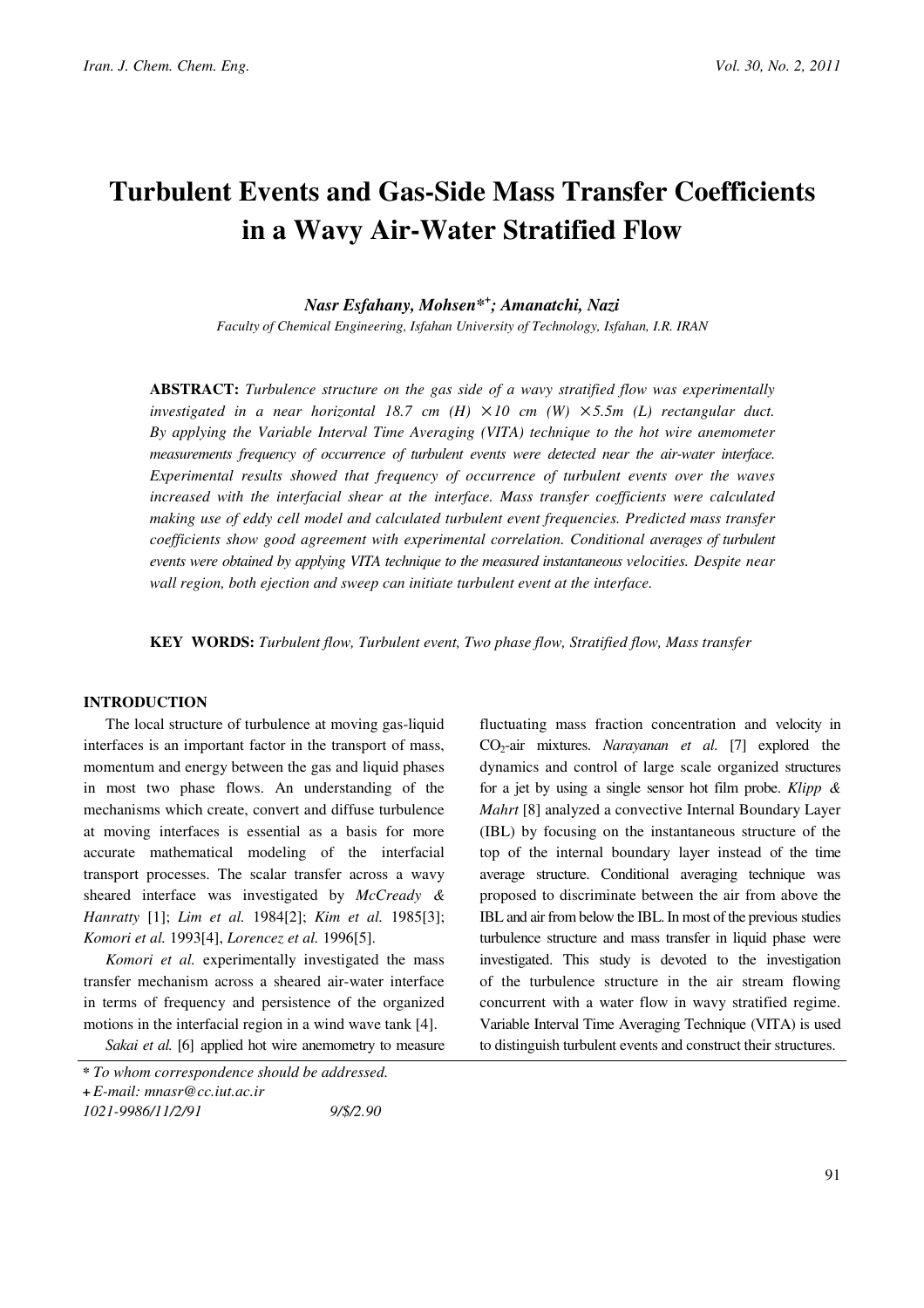

Fig. 1: Schematic diagram of experimental apparatus

## EXPERIMENTAL SECTION

Experiments were conducted using a two phase concurrent flow loop which included a rectangular flow channel (Fig. 1). The test channel was formed by a 5.5m long rectangular channel, 10 cm wide and 18.7 cm high. The working fluids were air and water and the experiments were conducted at near atmospheric pressure and room temperature.

A measurement station was located at the ceiling of the test channel at a distance, L=450 cm, from the liquid inlet, which was considered to be sufficient to ensure fully developed flow. A single hot wire anemometer (Dantec 55p14) was used to measure the streamwise velocity component and to collect the data used later to detect the gas turbulent events. Hot wire anemometry is quite accurate for velocity measurements. The relative uncertainty in velocity measurements is reported to be less than 0.15% [9]. The probe was located at near interface over interfacial waves in gas phase. The output signal from this probe was sampled for a period of 90 seconds at a rate of 1 kHz. The wave characteristics such as frequency, velocity, length, and amplitude were measured using a video camera as explained in the next section. Table 1 shows the experimental condition for different runs. Wave characteristics are presented in Table 2.

## Wave characteristics

The wave characteristics such as frequency, wave amplitude, wavelength and wave speed were measured using a video camera (NV-VZ10EN). Horizontal and vertical rulers were placed on the test channel 4.5 m from the liquid inlet. In each experiment the waves were recorded at the point where rulers were installed for a period of 1 to 2 minutes. The recorded data were transferred to a CD, so that the suitable software for determining wave characteristics could be used. Various softwares were searched and tested. Software Ulead Media Studio 6.5 was chosen which converted 1 second recorded movie into 26 frames. Wave frequency was measured by counting the number of waves passing a particular plane within 1 second. For determination of wave amplitude the recorded movie was observed frame by frame and wave amplitude was read by a vertical ruler which was installed on the side of the channel (for at least 20 waves). The wavelength was determined by measuring the distance between two consecutive troughs or crests by horizontally installed ruler (for at least 20 waves). Wave speed was calculated by dividing the distance the wave crest moves by time. Since movie was recorded in 26 frames per second, the time interval between two frames was 0.4 seconds.

Each experiment was repeated four times and the average wave characteristics were calculated and reported.

## VITA technique

To estimate the frequency of appearance of the organized motions near the gas-liquid interface, the well known VITA technique [10] was applied to the streamwise velocity signal in the air. In the VITA technique, the variable interval time average for a streamwise velocity u(t) at a particular position is defined by:

$$
\hat{u}(t,T) = \frac{1}{T} \int_{t-\frac{T}{2}}^{t+\frac{T}{2}} u(s)ds
$$
 (1)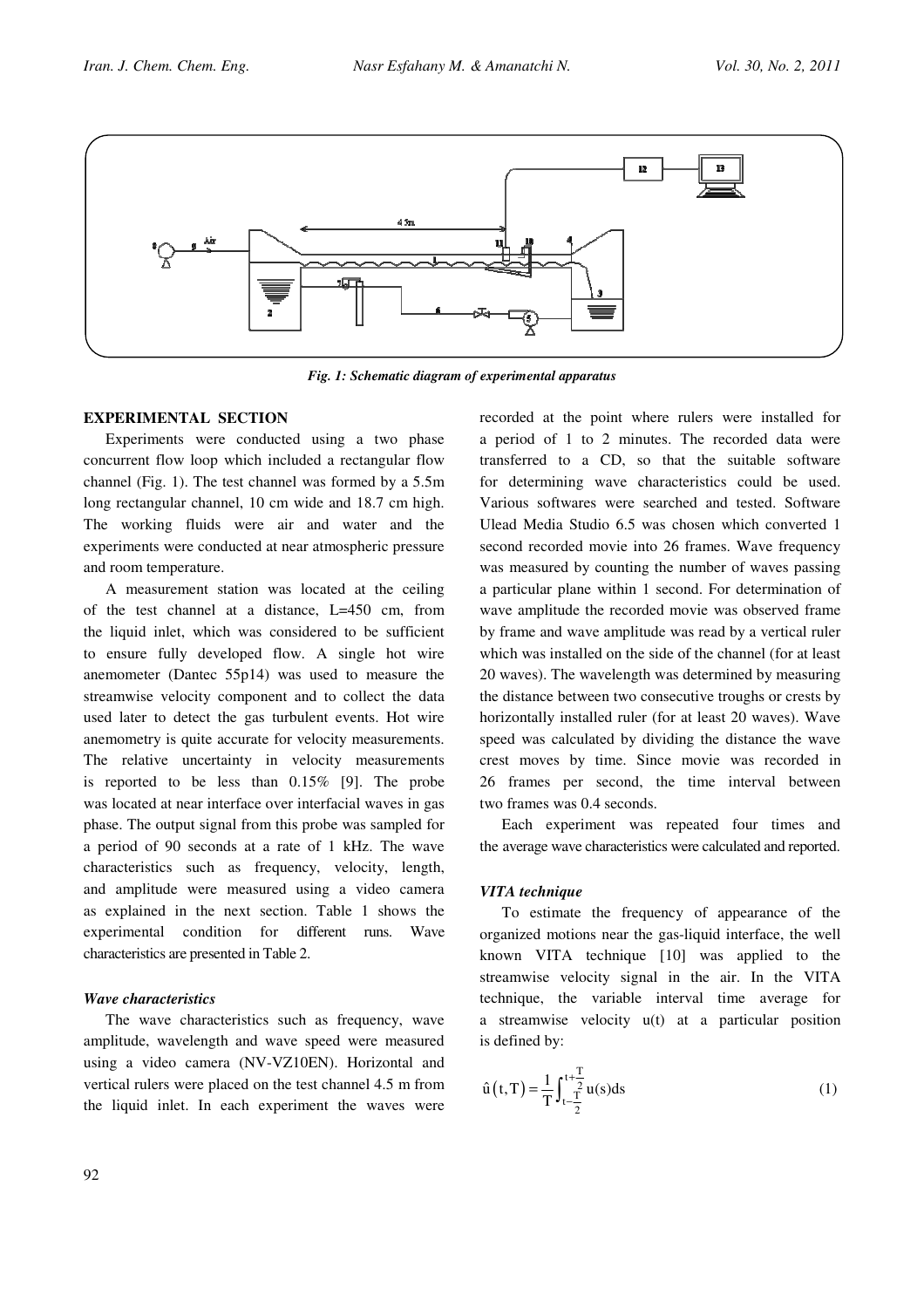| $\mathop{\rm RUN}\nolimits$ | Average water depth (cm) | Water Reynolds Number | Air Reynolds Number |
|-----------------------------|--------------------------|-----------------------|---------------------|
| $\,1\,$                     | $\overline{3}$           | 8280                  | 56120               |
| $\overline{2}$              | $\overline{3}$           | 8280                  | 24493               |
| $\overline{3}$              | $\mathfrak{Z}$           | 8280                  | 44155               |
| $\overline{4}$              | $\mathfrak{Z}$           | 6979                  | 56120               |
| 5                           | $\mathfrak{Z}$           | 6979                  | 24493               |
| $\sqrt{6}$                  | $\overline{\mathbf{3}}$  | 6979                  | 44155               |
| $\boldsymbol{7}$            | $\mathfrak{Z}$           | 1899                  | 44155               |
| $\bf 8$                     | $\overline{3}$           | 1899                  | 56120               |
| 9                           | $\overline{3}$           | 1899                  | 24493               |
| $10\,$                      | $\sqrt{2}$               | 2067                  | 23335               |
| $1\,1$                      | $\sqrt{2}$               | 2067                  | 44684               |
| 12                          | $\sqrt{2}$               | 2067                  | 55549               |
| 13                          | $\sqrt{2}$               | 9009                  | 55549               |
| 14                          | $\sqrt{2}$               | 9009                  | 44684               |
| 15                          | $\sqrt{2}$               | 9009                  | 23335               |
| 16                          | $\sqrt{2}$               | 7452                  | 23335               |
| $17\,$                      | $\overline{c}$           | 7452                  | 44684               |
| $18\,$                      | $\sqrt{2}$               | 7452                  | 55549               |
| 19                          | $\,1$                    | 5067                  | 58435               |
| 20                          | $\,1$                    | 5067                  | 43826               |
| 21                          | $\,1$                    | 5067                  | 20660               |
| 22                          | $\,1$                    | 1602                  | 20660               |
| 23                          | $\,1$                    | 1602                  | 43826               |
| 24                          | $\,1$                    | 1602                  | 58435               |

Table 1: The experimental matrix.

where T is the averaging time. A localized measure of the velocity intensity is represented by local variance:

Var(t, T) = u<sup>2</sup>(t, T) - [
$$
\hat{u}(t,T)
$$
]<sup>2</sup> (2)

Using this variance, a detection function of the organized motion is defined by:

$$
D(t) = \begin{cases} 1 & \text{if } var(t, T) > k.u_{\text{ms}}^2\\ 0 & \text{otherwise} \end{cases}
$$
 (3)

where k is the threshold level and  $u_{\rm rms}$  is the convectional r.m.s of the streamwise velocity fluctuation u (t). The number of intervals in which  $D(t)=1$  gives the number of appearance  $N_v$  of the organized motion then the frequency of appearance is obtained from:

$$
f = \frac{N_v}{T_{sampling}}\tag{4}
$$

In this work the dimensionless averaging time used was:

$$
T^+ = Tu^{*2}/v \tag{5}
$$

$$
u^* = \sqrt{\frac{\tau_i}{\rho_G}}\tag{6}
$$

$$
\tau_{i} = \frac{1}{2} \rho_{G} f_{i} u_{G}^{2} \tag{7}
$$

93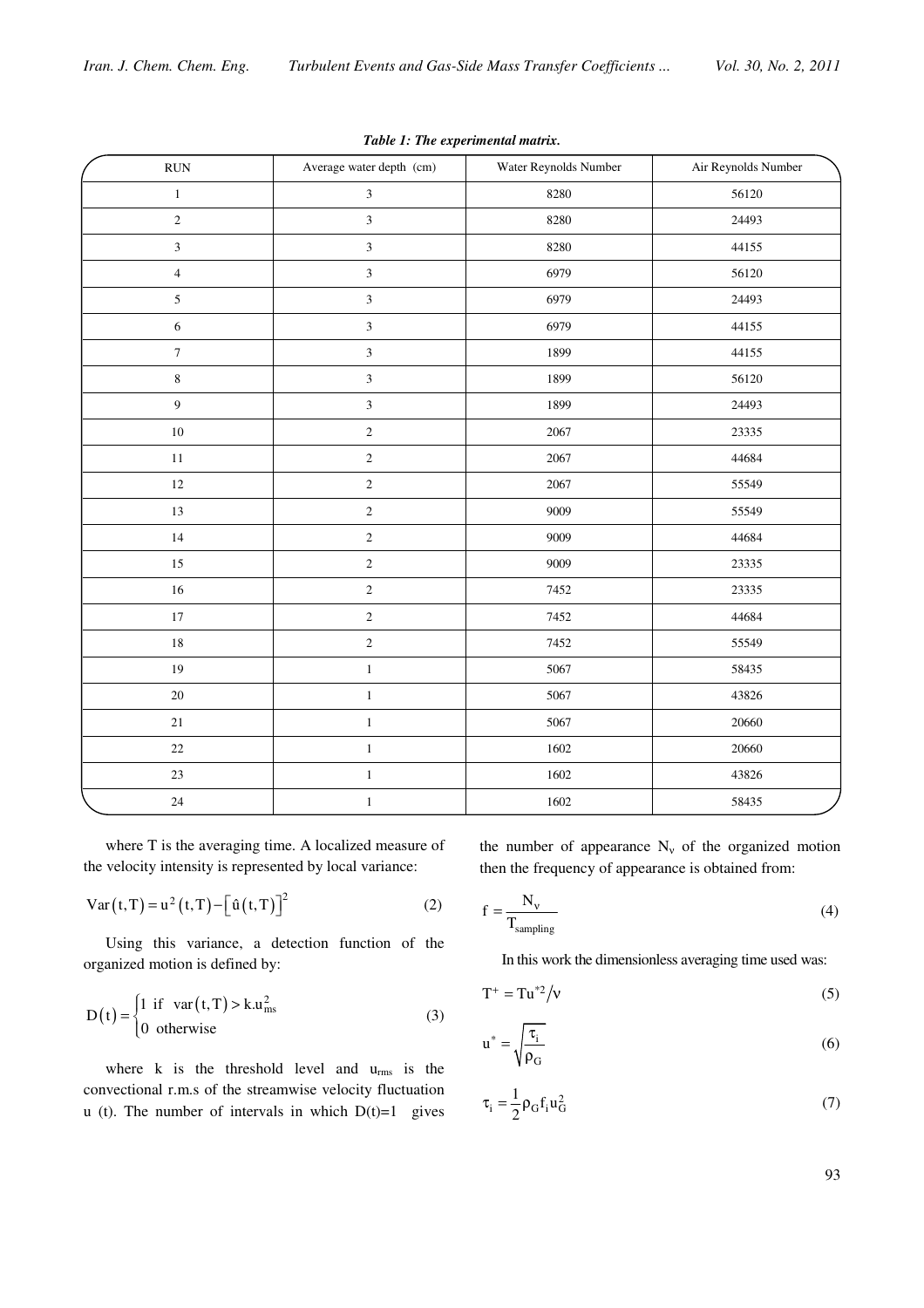| RUN                     | Frequency(1/s)   | Amplitude $(m \times 10^3)$ | Wave length $(m \times 10^2)$ | Wave velocity $(m/s \times 10^2)$ |
|-------------------------|------------------|-----------------------------|-------------------------------|-----------------------------------|
| $\,1$                   | $\mathfrak{S}$   | 3.5                         | $7.0\,$                       | 50.3                              |
| $\sqrt{2}$              | $\,8\,$          | $2.4\,$                     | 5.5                           | 35.7                              |
| $\overline{\mathbf{3}}$ | $\overline{5}$   | 5.2                         | $7.5\,$                       | 53.1                              |
| $\overline{4}$          | $\mathfrak{S}$   | 4.9                         | $8.3\,$                       | $50.0\,$                          |
| $\mathfrak{S}$          | $8\,$            | 2.7                         | 5.0                           | 40.0                              |
| $\sqrt{6}$              | $\overline{4}$   | 6.5                         | $8.5\,$                       | 55.8                              |
| $\boldsymbol{7}$        | $\overline{4}$   | 5.5                         | 11.2                          | 49.6                              |
| $\,8\,$                 | $\overline{5}$   | 4.0                         | $10.0\,$                      | 41.6                              |
| $\overline{9}$          | 6.5              | 2.3                         | 4.6                           | 29.0                              |
| $10\,$                  | $\sqrt{6}$       | $2.5\,$                     | $6.0\,$                       | 32.3                              |
| $11\,$                  | $\overline{5}$   | 4.5                         | $8.5\,$                       | 40.5                              |
| $12\,$                  | 5.5              | 3.7                         | 6.3                           | 36.8                              |
| 13                      | $\boldsymbol{7}$ | 5.0                         | $7.0\,$                       | 49.0                              |
| 14                      | $\sqrt{6}$       | 5.5                         | $8.2\,$                       | 52.9                              |
| $15\,$                  | $\overline{9}$   | $1.8\,$                     | 5.2                           | 41.6                              |
| 16                      | $\overline{9}$   | $1.8\,$                     | 5.2                           | 40.8                              |
| $17\,$                  | $\sqrt{6}$       | 5.3                         | $6.8\,$                       | 47.6                              |
| $18\,$                  | $\,8\,$          | 3.8                         | 6.1                           | 43.3                              |
| 19                      | $\,8\,$          | $1.4\,$                     | $3.5\,$                       | 42.7                              |
| $20\,$                  | $7.5$            | $1.2\,$                     | 4.2                           | 48.3                              |
| 21                      | $\Box$           | $\Box$                      | $\Box$                        | ä,                                |
| $22\,$                  | $\Box$           | $\overline{\phantom{a}}$    | $\Box$                        | $\Box$                            |
| $23\,$                  | $\sqrt{6}$       | 2.4                         | 4.0                           | 36.6                              |
| $24\,$                  | $\overline{9}$   | 2.4                         | 3.0                           | 35.0                              |

Table 2: Characteristics of waves.

Kowalski [11] made direct measurement of Reynolds shear stress in the gas for horizontal stratified flow. Interfacial stresses obtained by an extrapolation of the Reynolds stress profile to the interface were found to be 15-30 percent lower than those calculated from a momentum balance. Eqs. (8) and (9) were recommended for the interfacial friction factor for smooth and wavy interfaces, respectively.

$$
f_{i'} = 0.96 (ReG)^{-0.52}
$$
 (8)

$$
f_i = 7.5 \times 10^{-5} \left(1 - \alpha\right)^{-0.52} \left(Re_G\right)^{-0.52} Re_L^{0.83}
$$
 (9)

# Averaging time

By considering  $k=2.7$  for run 2 conditional averages were calculated for two different averaging times. The results are shown in Fig. 2.  $\lt u'$  > and  $\lt t$  > are dimensionless velocity and time as defined in Eqs. (10) and (11), respectively. It is seen that turbulence structure is not a sharp function of averaging time therefore,  $T^{\dagger}$ =15 was used in this work.

$$
\langle u' \rangle = \frac{u'}{u^*} \tag{10}
$$

$$
\langle t \rangle = \frac{t u^{*2}}{v} \tag{11}
$$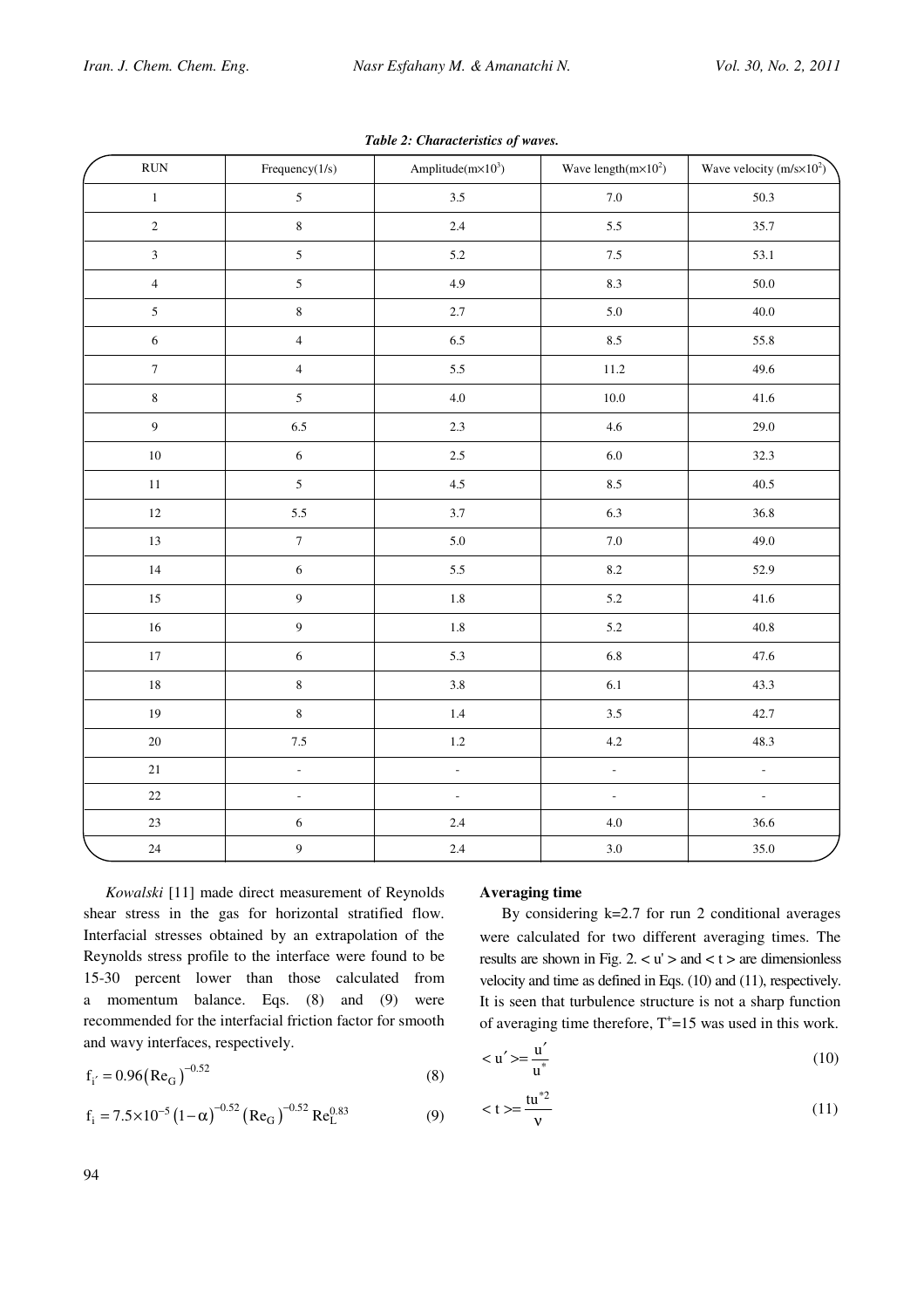## The threshold level, K

It should be noted that different values of frequency can be obtained by choosing different values of the threshold level and therefore, the absolute value of frequency cannot be determined precisely with this technique.

The recommended value for the threshold level in liquid is 1 [10, 12]. Komori et al. (1993) [4] considered the threshold level where the profile of the number of appearances of the organized motions against the threshold level has a plateau  $(k=0.16)$  however, this plateau was not seen in calculations for any of our experiments. Thus in this study a new method for determination of the threshold level is presented.

In each experiment instantaneous velocities were obtained by hot wire probe and saved in a file in computer. Then a file with random numbers with the same variance and average of the measured data was created (using MATLAB). By applying VITA technique to the generated file a threshold level was found by which the frequency of coherent structures calculated with VITA technique was zero. This threshold level was used for that specific run. By applying this method random turbulence noise was filtered from instantaneous velocity signal and just coherent structures were detected. In Table 3 values of the threshold level for each run are presented.

#### Frequency of Turbulent events

Figs. 3, 4, and 5 show frequency of turbulent events versus interfacial velocity for water height of 3, 2, and 1 cm, respectively. Water flow rate was kept constant while different air flow rates were used. It can be seen from the figures that the frequency of the organized motion increases with the external shear at the interface. In runs 21 and 22 water-air interface was smooth and the frequency of the turbulent events was at a minimum. Therefore, waves seem to be responsible for the increasing frequency of the interfacial turbulent events. Interfacial shear is dominant parameter affecting the frequency of interfacial turbulent events in gas phase. The results show that the number of turbulent events increase with both the interfacial shear and the roughness of the interface. Interfacial turbulent events increase the mixing motion in the bulk of the gas and improve the scalar transport between two phases particularly if gas phase controls the mass transfer across the interface.

Table 3: Frequency of coherent structure and threshold level at each experiment.

| <b>RUN</b>              | Frequency of coherent<br>structure(1/s) | Threshold level |
|-------------------------|-----------------------------------------|-----------------|
| $\mathbf{1}$            | 17.3                                    | 2.9             |
| $\overline{c}$          | 14.5                                    | 2.7             |
| 3                       | 16.2                                    | 2.9             |
| $\overline{\mathbf{4}}$ | 17.5                                    | 2.9             |
| 5                       | 14.2                                    | 2.7             |
| 6                       | 14.5                                    | 2.9             |
| $\overline{7}$          | 11.7                                    | 2.6             |
| 8                       | 15.3                                    | 2.8             |
| 9                       | 10.3                                    | 1.9             |
| 10                      | 9.3                                     | 1.9             |
| 11                      | 12.9                                    | 2.6             |
| 12                      | 13.9                                    | 2.9             |
| 13                      | 18.7                                    | 2.9             |
| 14                      | 17.5                                    | 2.8             |
| 15                      | 13.9                                    | 2.7             |
| 16                      | 14                                      | 2.5             |
| 17                      | 14.8                                    | 2.8             |
| 18                      | 18.9                                    | 2.9             |
| 19                      | 20.4                                    | 2.9             |
| 20                      | 17.9                                    | 2.8             |
| 21                      | 9.5                                     | 2.1             |
| $22\,$                  | 9.9                                     | 2.0             |
| 23                      | 14.0                                    | 2.5             |
| 24                      | 15.41                                   | 2.7             |



Fig. 2: Conditional averages for two different averaging times for run 2.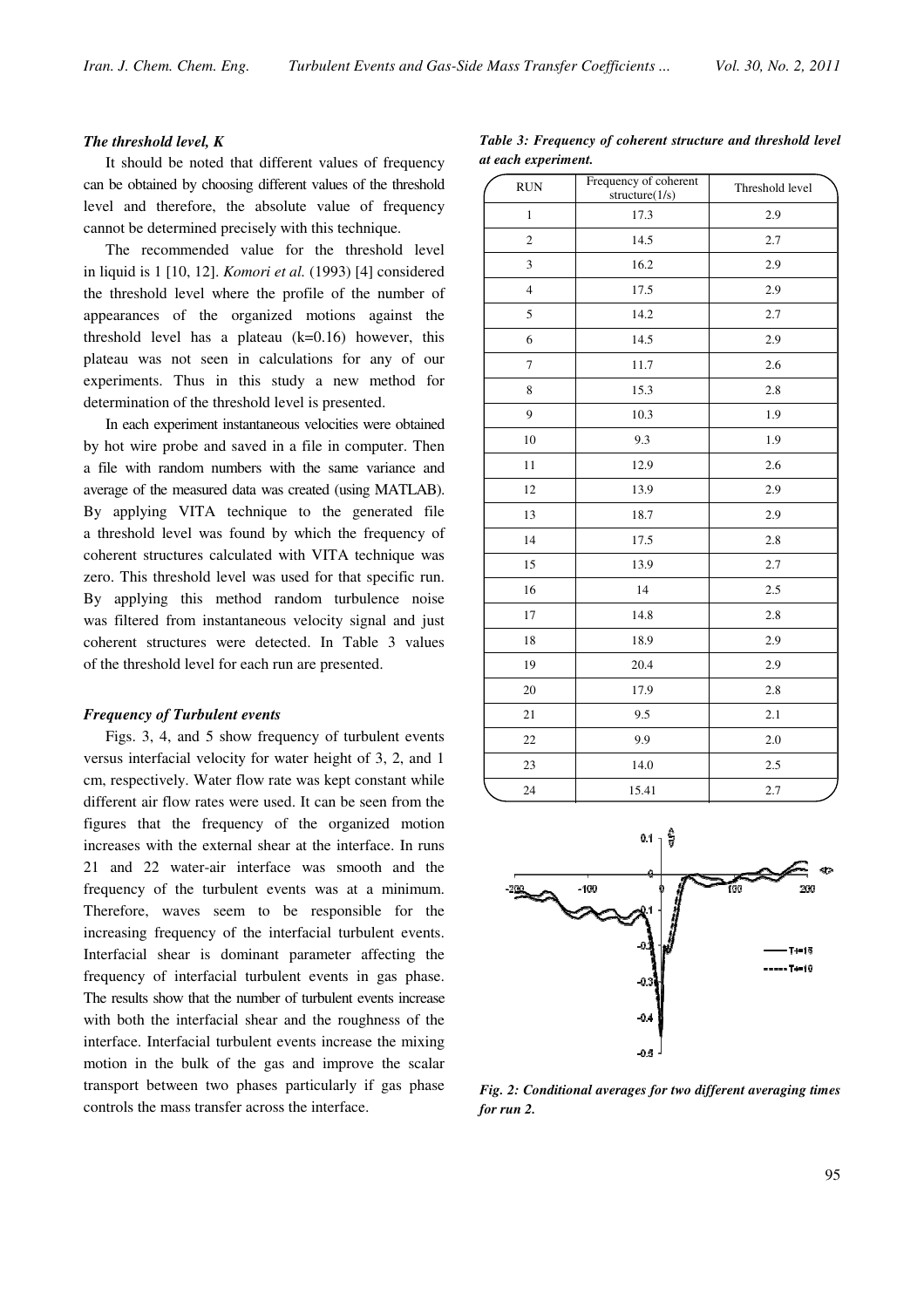#### Conditional averages of the turbulent events

Fig. 6 shows the conditional averages of u for all interfacial turbulent events for run 8. In Figs. 7 and 8 two kinds of events are separated:

1- events with positive slope 
$$
\left(\frac{du}{dt} > 0\right)
$$
  
2- events with negative slope  $\left(\frac{du}{dt} < 0\right)$ 

Conditional average for the events with positive slope (Fig. 7) indicates that a low speed parcel of fluid moves away from the interface towards the bulk of the flowing air (ejection) followed by a high speed parcel of fluid from the bulk of the air approaching the interface (sweep). Between the ejection of the low speed fluid and sweep of the high speed fluid, there is a significant change in streamwise velocity. Conditional average for negative slop events (Fig. 8) indicates a parcel of high speed fluid approaches the interface followed by a low speed fluid moving away from the interface. The results show that at the interface both ejection and sweep can initiate the turbulent event. In opposite at the wall almost all of the time ejection initiates the turbulent event.

#### Prediction of mass transfer coefficients

Komori et al. 1993[4] proposed a hybrid surface renewal eddy cell model to explain their  $co<sub>2</sub>$  absorption experiments in a wind wave tank. The eddy cell model in gas phase was adopted in this work to predict the mass transfer coefficients across the interface. Following the method proposed by Komori et al. [4], gas side mass transfer coefficient is obtained by solving the diffusion equation for the eddy cell as shown in Eq. (12).

$$
k_g = 0.9 (D_g \cdot f_g)^{\frac{1}{2}}
$$
 (12)

Mass transfer coefficients were calculated for each run making use of the Eq. (12). Fig. 9 shows comparison between the predictions from Eq. (12) (used to calculate Sherwood number) with the values obtained from the empirical correlation  $(J_D = 0.11 \text{ Re}^{-0.29})$  [13]. Fig. 9 shows that mass transfer coefficients calculated from Eq. (12) are in relatively good agreement with the empirical correlation. The average error between the calculated and empirical Sherwood numbers is less than thirty five percent which is acceptable considering the large error margin of



Fig. 3: Frequency of turbulent events versus interfacial velocity (water height=3 cm).



Fig. 4: Frequency of turbulent events versus interfacial velocity (water height=2 cm).



Fig. 5: Frequency of turbulent events versus interfacial velocity (water height=1 cm).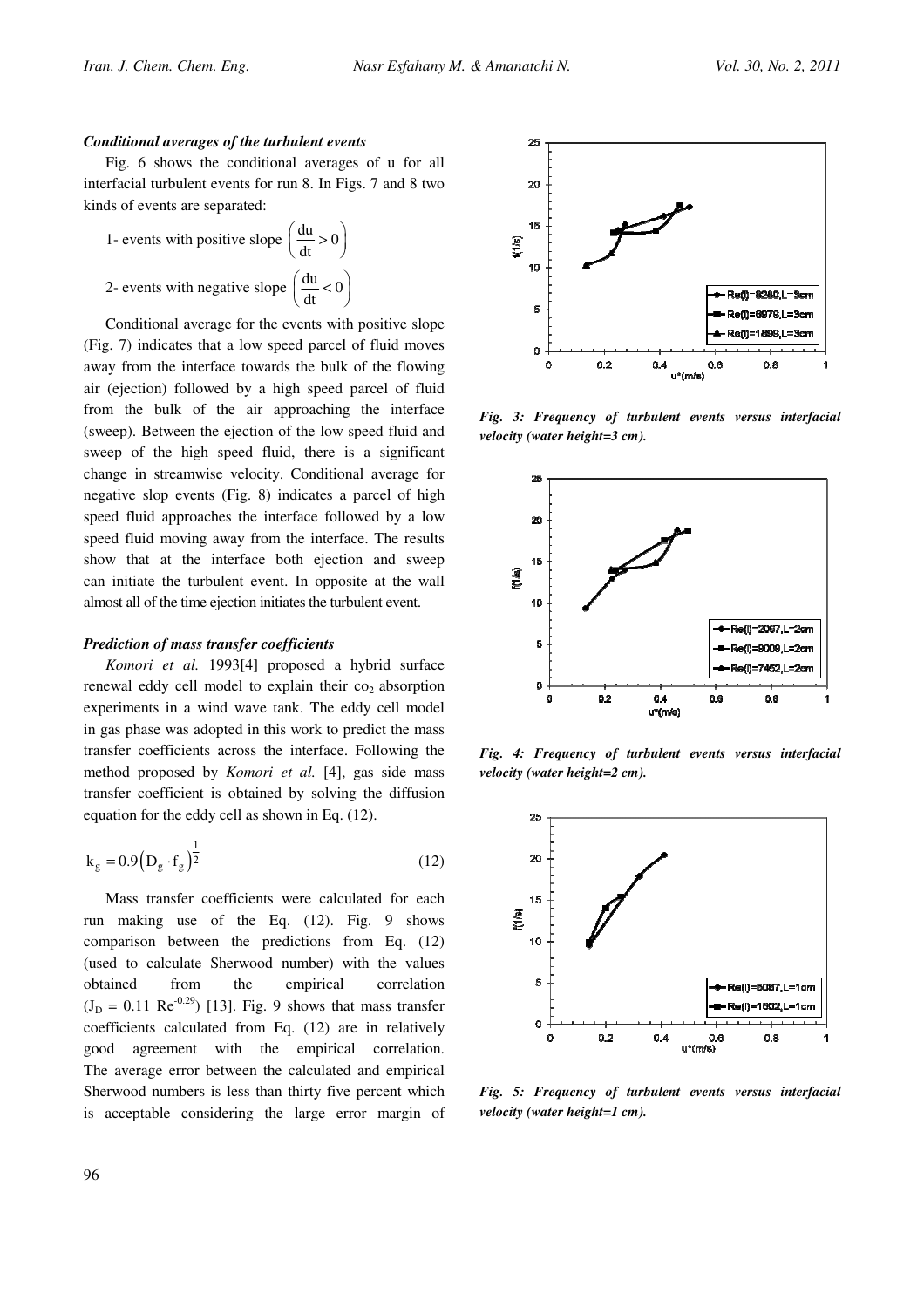

Fig. 6: Conditional average for run 8(all events).



Fig. 7: Conditional average for run 8 (positive slope events).



Fig. 8: Conditional average for run 8 (negative slope events).

empirical correlations. Good agreement between calculated and empirical Sherwood numbers emphasizes that turbulent events are responsible for the mass transfer at the interface.

## Mass transfer and turbulence structure

Gas side mass transfer coefficients were calculated by making use of the frequency of the turbulent events for each run. Figs. 10, 11 and 12 show mass transfer coefficient versus interfacial velocity. Water flow rate was kept constant for different air flow rates. Figures indicate that by increasing the interfacial velocity and roughness at the interface, the mass transfer coefficient increases. This increase is due to the increase of the frequency of appearance of the organized motions above the liquid interface. Results show that waves and shear are important parameters affecting mass transfer coefficients. In runs 21, 22 surface of liquid is smooth and mass transfer coefficients are at their lowest value.

#### **CONCLUSIONS**

The structure of turbulence over the gas-liquid interface in stratified co current flow of air and water in a rectangular channel has been investigated experimentally in connection with the interfacial transfer of mass. Hot wire anemometry and VITA technique were used to investigate the frequencies of the organized motions occurring over the wavy interface. The main result from this study can be summarized as follows:

1- A new method for detecting the threshold level in VITA technique is presented.

2- Averaging time in VITA technique does not show much effect on calculated frequencies.

3- With increasing gas velocity and external shear at the interface the number of coherent structures increases.

4- At gas–liquid interface both ejection and sweep initiate turbulent.

5- The mass transfer coefficients can be estimated by eddy cell model.

6- By increasing the interfacial velocity at constant water depth and water flow rate, gas side mass transfer coefficient increases.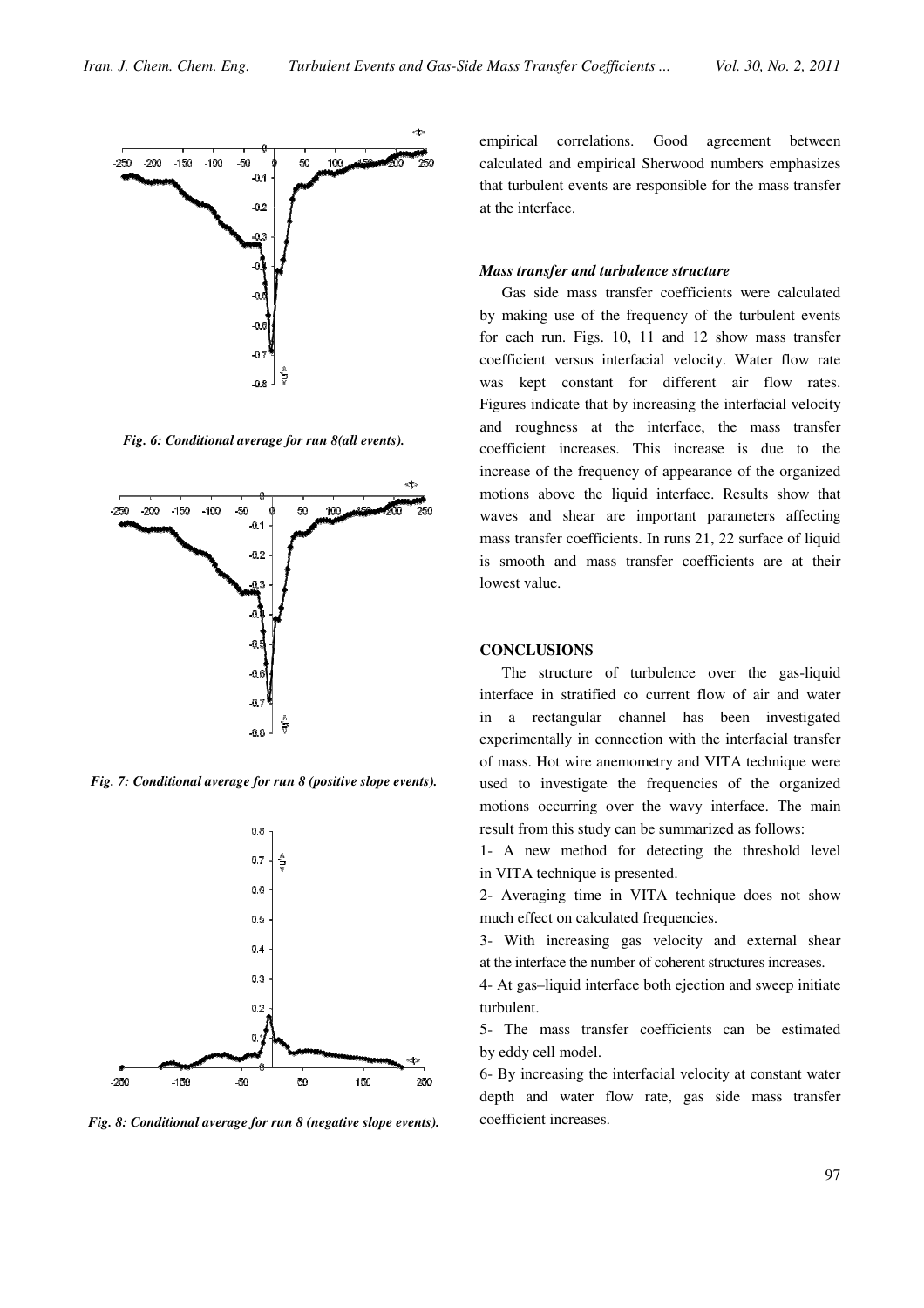

Fig. 9: Comparison of Experimental and predicted Sherwood numbers (equation 12).



Fig. 10: Mass transfer coefficient versus interfacial velocity (water height=3 cm)

#### Nomenclature

| $D_{g}$         | Molecular diffusivity of gas, $m^2/s$         |
|-----------------|-----------------------------------------------|
| D(t)            | Detection function                            |
| $f_g$ or $f$    | Frequency of organized motions, 1/s           |
| $f_i$           | Interfacial friction factor                   |
| H               | Total channel height, cm                      |
| $J_D$           | Mass transfer coefficient                     |
| k               | Threshold level                               |
| $k_{\rm g}$     | Mass transfer velocity, m/s                   |
| L               | Total channel length, m                       |
| $N_v$           | number of appearance of the organized motions |
| Re <sub>G</sub> | Gas Reynolds number                           |
| Re <sub>I</sub> | Liquid Reynolds number                        |
| Sh              | Sherwood number                               |
| т               | Integration time for VITA                     |
|                 |                                               |



Fig. 11: Mass transfer coefficient versus interfacial velocity (water height=3 cm).



Fig. 12: Mass transfer coefficient versus interfacial velocity (water height=3 cm)

| $T^+$              | Dimensionless integration time for VITA |
|--------------------|-----------------------------------------|
| $T_{sampling}$     | Sampling time by sensor                 |
| $u(t,T)$ or $u(t)$ | Streamwise velocity                     |
| $\hat{u}(t,T)$     | Mean streamwise velocity                |
| $u_{\rm rms}$      | Conventional rms of streamwise velocity |
| $u_G$              | Gas velocity                            |
| $\mathbf{u}^*$     | Interfacial friction velocity           |
| Var                | Variance                                |
| W                  | Total channel width, cm                 |
| $\alpha$           | Gas volume fraction                     |
| ν                  | Gas kinematic viscosity                 |
| $\tau_{\rm i}$     | Interfacial shear stress                |
| $\rho_G$           | Gas density                             |

Received : Dec. 22, 2009 ; Accepted : May 23, 2011